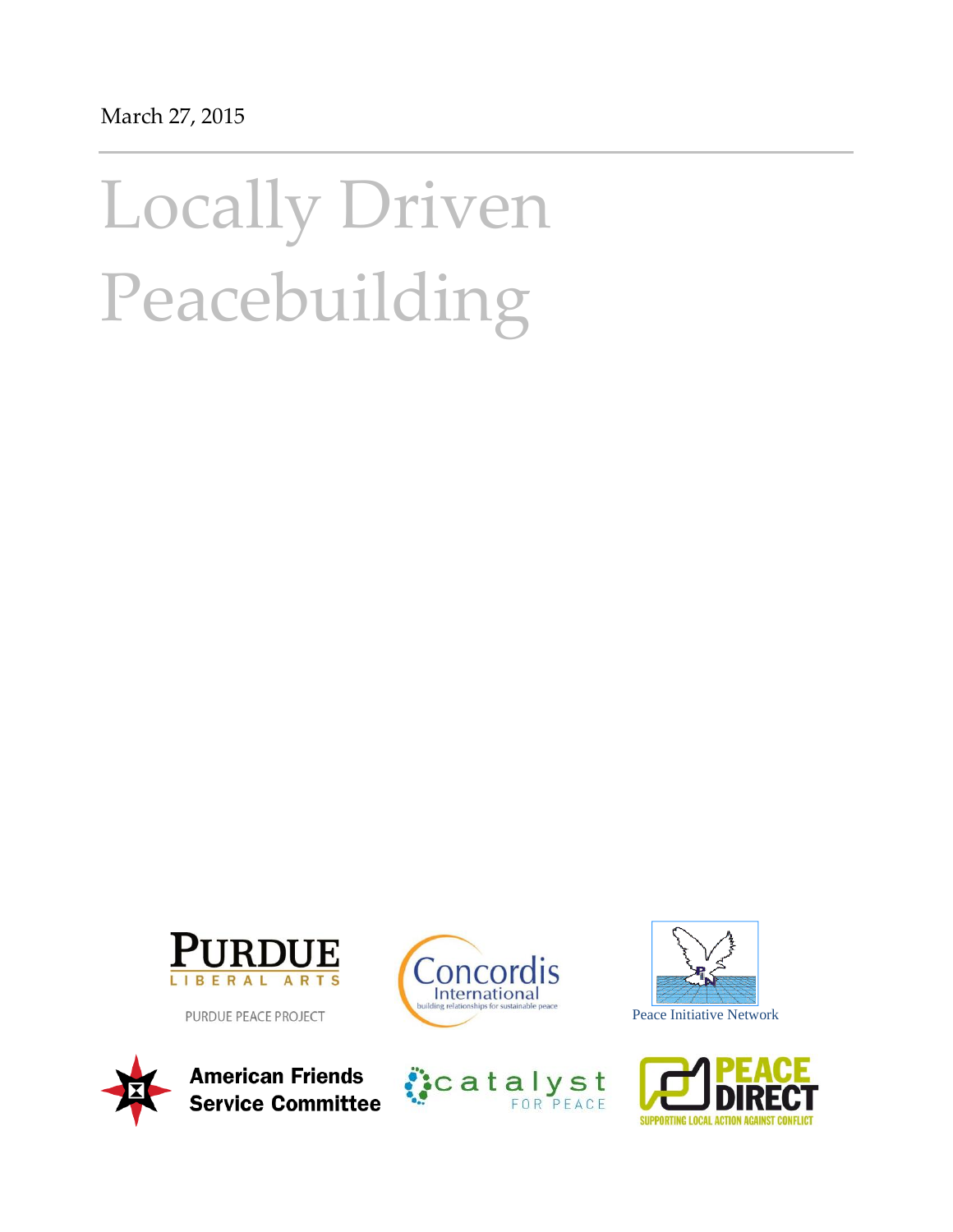# **Locally Driven Peacebuilding**

The following emerged from a two-day mini-think tank on local approaches to peacebuilding held in November 2014 in Boston, MA. In attendance were practitioners, funders, peacebuilders from conflict affected nations, and academics. The mini-think tank was convened by Milt Lauenstein in his role as philanthropist to violence prevention work. This document represents a collective statement in support of locally driven peacebuilding from those who are in the position to assist and encourage such endeavors.

## **What is locally driven peacebuilding?**

Locally driven peacebuilding is an approach in which the people involved in, and most affected by, violent conflict work together to create and enact their own solutions to prevent, reduce, and/or transform the conflict, with the support they desire from outsiders. This is an inside-out, bottom-up approach that involves mobilizing local capacities, knowledge, and resources. It is an approach to peacebuilding that aims to amplify local ownership of conflict transformation. This is sometimes referred to as locally led or locally owned peacebuilding.

By "local" we refer to those who must deal with the conflict on a day-to-day basis and live with its consequences. The scale of "local" is defined in relation to the specific conflict and context. For example, "local" can refer to those in country in relation to international agencies. In some situations it can also refer to residents of a particular community or region experiencing conflict in contrast to a national civil society organization.

The role of outsiders to the immediate conflict (e.g. INGOs, aid workers, academics, funders, etc.) in this approach is to work in support of local groups and individuals to encourage, accompany, and assist their efforts. This can take a variety of forms including, but not limited to, providing spaces in which they can develop and enact their own peacebuilding strategies, amplifying their solutions to decision-makers, offering technical and financial support, and connecting local expertise and perspective to international decisionmakers, policy makers, and ongoing international dialogue.

#### **Why support locally driven approaches?**

 $\overline{a}$ 

We, the undersigned supporters of locally driven approaches, believe that people in conflict contexts should be more than "implementing partners" for donors and outside groups. They should *drive* the peacebuilding process. Too often those who are most deeply affected by conflict have not been included in the peacebuilding conversation or are only included as implementers of a project but not decision makers. We believe people at the local level (a) have the *capacity* to articulate, develop, and enact solutions to their own problems; (b) possess important *knowledge* and a better understanding about the complexities of the people, situation, context, and culture of the conflict; (c) maintain pre-existing, established *relationships* that enable them to network and engage with others in the peace process; (d) may be more likely to have the *motivation* to act, and act quickly, to resolve issues that directly impact them; and (e) have the *staying power* to sustain peace long after external actors have left. As such, we believe those in conflict contexts are best placed to work together to develop solutions to the problems they face, and therefore should lead peacebuilding efforts by defining the problem, designing and enacting solutions, and evaluating the results. Additionally, evidence increasingly demonstrates that locally driven approaches have the potential to be more costeffective than outsider interventions.<sup>1</sup>

<sup>1</sup> Gillhespy, T., & Hayman, C. (2011). *Coming home: A case study of community led disarmament, demobilization and reintegration in D.R. Congo*. London, UK: Peace Direct.; Poole, A. (2014). *Bazara justice: A case study of community led conflict resolution in D.R. Congo*. London, UK: Peace Direct.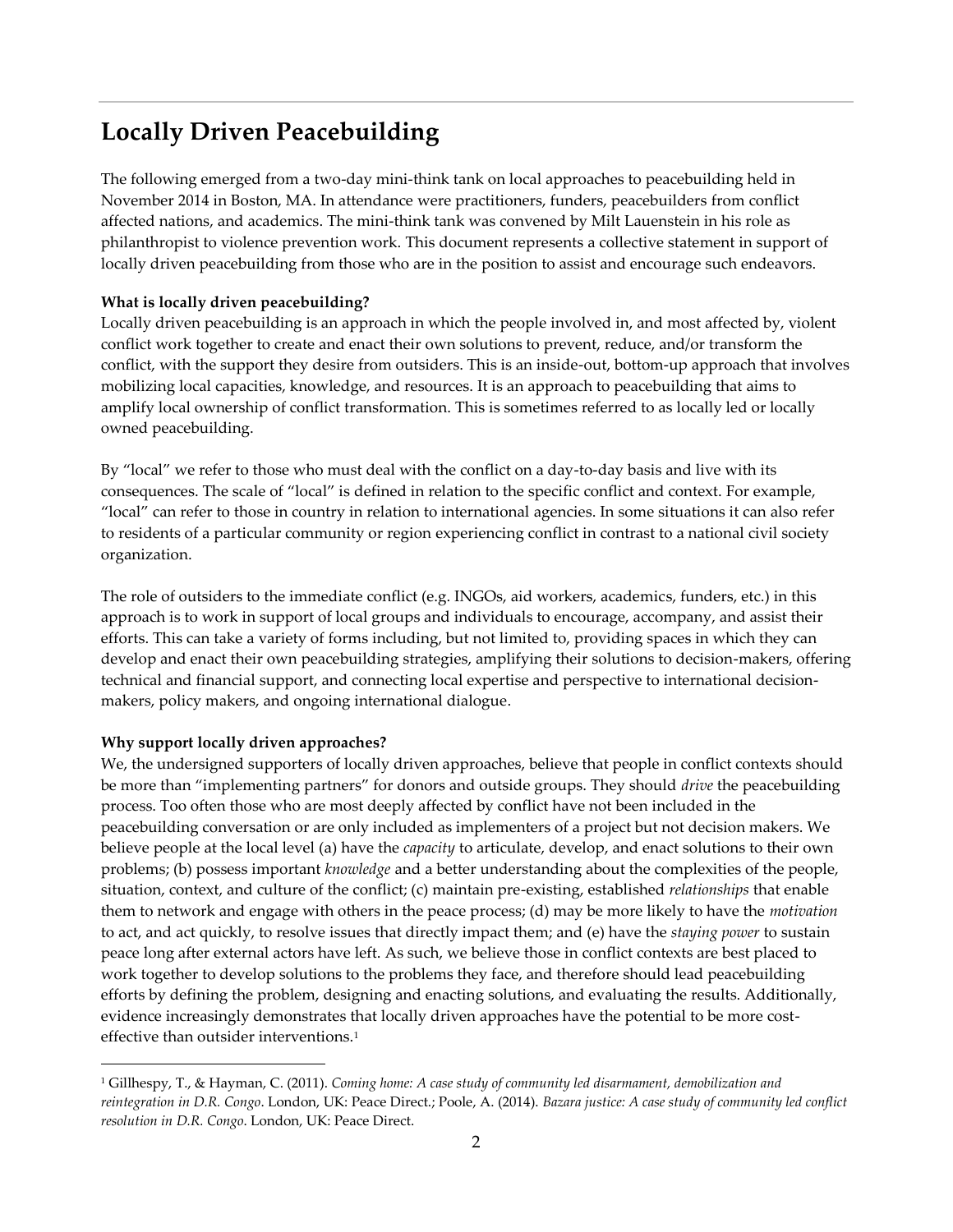#### **What are the major challenges to locally driven approaches?**

Three major challenges to locally driven approaches exist that need to be addressed. First, engaging in locally driven approaches requires a major shift in the mindsets of practitioners, policymakers, and, in some cases, local citizens and authorities themselves. It requires challenging entrenched beliefs, sometimes displayed by members of the international community and often embedded in peacebuilding practice, that those outside the conflict should be the only ones to develop peacebuilding and conflict prevention efforts. These beliefs are based on assumptions that (1) local people are biased and too close to the conflict while outsiders are perceived as neutral and (2) that local people do not have the education, technical skills, or organizational capacities needed to engage in peacebuilding and therefore outside "experts" are best positioned to design, implement, and evaluate interventions. Locally driven peacebuilding serves as a direct response to these externally driven approaches that have historically been enacted across a variety of contexts. It attempts to speak to criticisms of outsider interventions being culturally insensitive, costly, and unsustainable. Those who adopt locally driven approaches argue that outside experts may not always be neutral, but enter with their own biases and assumptions, and that local communities have valuable capacities toward building peace. It is important to note that locally driven approaches to peacebuilding should not be seen as uncritical celebrations of the "local," but rather represent efforts to reshape the relationship between those directly affected by the conflict and those outside of it by shifting decisionmaking power back to those most affected.

Second, and relatedly, most donor funding structures and requirements are predicated on these assumptions. They are built for large-scale grants and a high level of technical expertise. The requirements are often inflexible, proving challenging for those who would seek to engage in small, locally driven projects that require a certain amount of financial autonomy and flexibility.

Third, there are few *documented* models, processes, and tools for locally driven peacebuilding efforts. For those interested in locally driven approaches, additional models are needed to illustrate how such projects could be implemented and to demonstrate their success. Existing models need to be more widely shared and discussed. Additionally, the peacebuilding field needs more tools (especially related to measurement and evaluation) that are useful and relevant to local communities.

#### **What next?**

To promote and extend locally driven peacebuilding, we invite you to:

- **Share best practices and document evidence in support of locally driven peacebuilding.** We need more opportunities for lesson and experience sharing among practitioners, funders, and policymakers. If you engage in locally driven peacebuilding approaches or are interested in learning more about them, then consider participating in a conversation of this topic convened by the [Alliance for Peacebuilding](http://www.allianceforpeacebuilding.org/) Annual Conference. For more information contact Jessica Berns: jbberns@yahoo.com
- **Fund locally driven initiatives.** We need to develop more flexible structures for supporting this type of work. This may involve persuading larger funders to give smaller grants and encouraging smaller donors to consider the merits of local approaches to peacebuilding. If you are a funder, consider the ways you can provide small, flexible and multi-year grants to local peacebuilding efforts. Funders should also consider participating in conversations on this topic within funding affinity groups, such as the [Peace and Security Funders Group.](http://peaceandsecurity.org/)
- **Ensure local voices are at the table.** If you are in the position to influence who is part of conversations about peacebuilding, then advocate for those local to the conflict to be included. We should model the practices we want others to enact by being inclusive of local and diverse voices on our boards and working groups, at our conferences and workshops, and in our reporting.